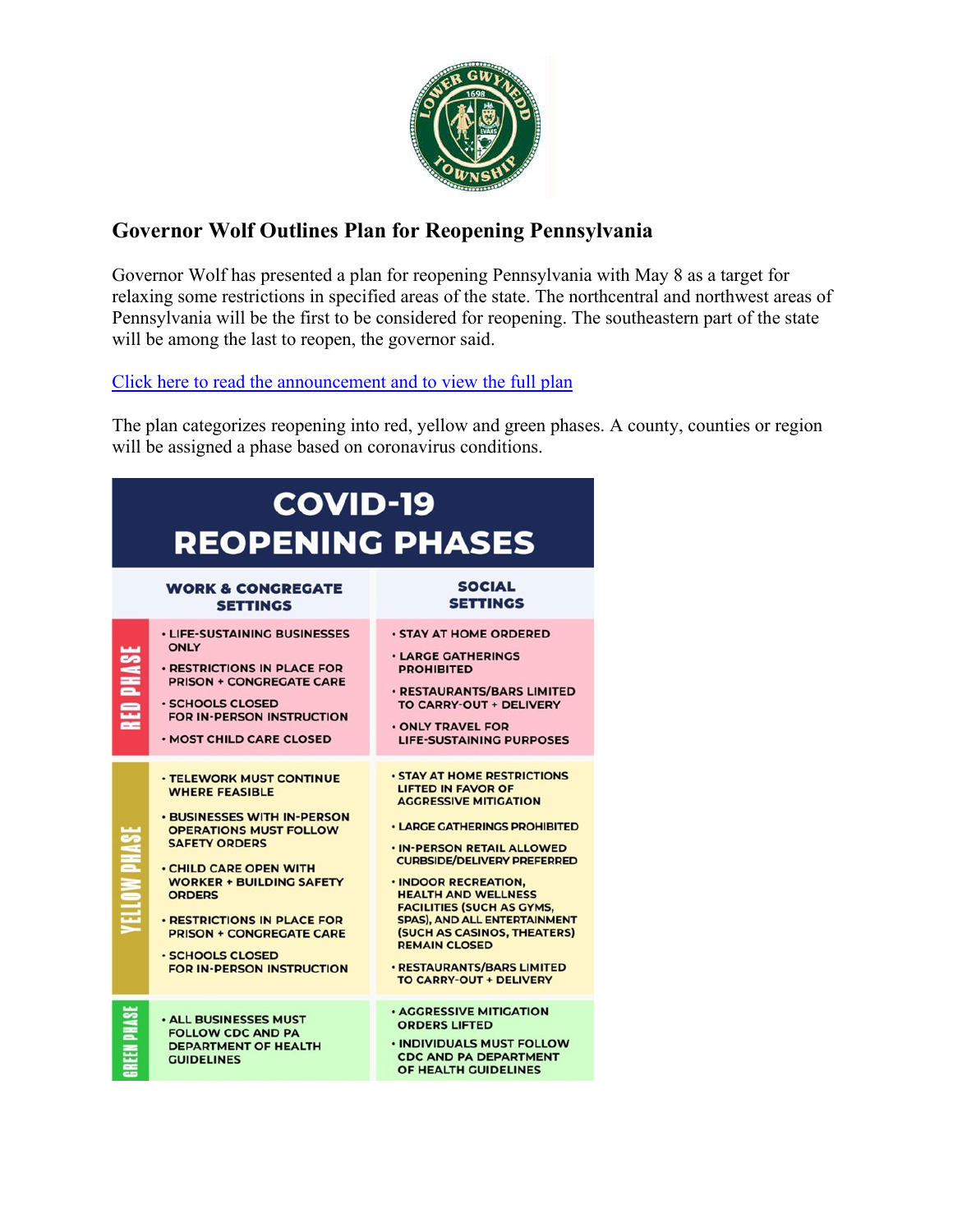On Monday, Governor Wolf extended the stay-at-home order for the entire state until Friday, May 8. The governor's initial order was set to expire on April 30.

[Click here for more information on the governor's May 8 order.](https://www.governor.pa.gov/newsroom/gov-wolf-sec-of-health-extend-statewide-stay-at-home-order-until-may-8/)

On Thursday, Governor Wolf announced that all businesses in the construction industry in PA are permitted to maintain in-person operations beginning May 1, 2020.

[Click here for information on Construction Industry Guidance to open May 1, 2020](https://www.governor.pa.gov/wp-content/uploads/2020/04/20200423-Construction-Industry-Guidance.pdf)

Lower Gwynedd continues to monitor coronavirus conditions and to work with the Montgomery County Department of Health and state health officials. Please continue to observe the stay-athome order, comply with all guidance on wearing a mask when outside your home and remember to social distance.

# **Township Business**

The Township Building will remain closed through May 8 in accordance with Governor Wolf's stay-at-home order. The Township continues to provide services as best as possible during this situation.

Please call 215-646-5302 or [contact staff by email](https://www.lowergwynedd.org/website-resources/contacts-directory.aspx) for assistance.

# **Real Estate Tax Payment**

As a reminder, the Board of Supervisors has extended the real estate tax discount period payment date to May 31, 2020 from this Thursday, April 30. The real estate tax face value period payment date has been extended to July 31, 2020 from June 30, 2020.

#### **Board Of Supervisors Meeting**

The Board of Supervisors meeting scheduled for this Tuesday, April 28 has been canceled.

#### **Primary Election**

The primary election scheduled for this Tuesday, April 28 has been moved to June 2.